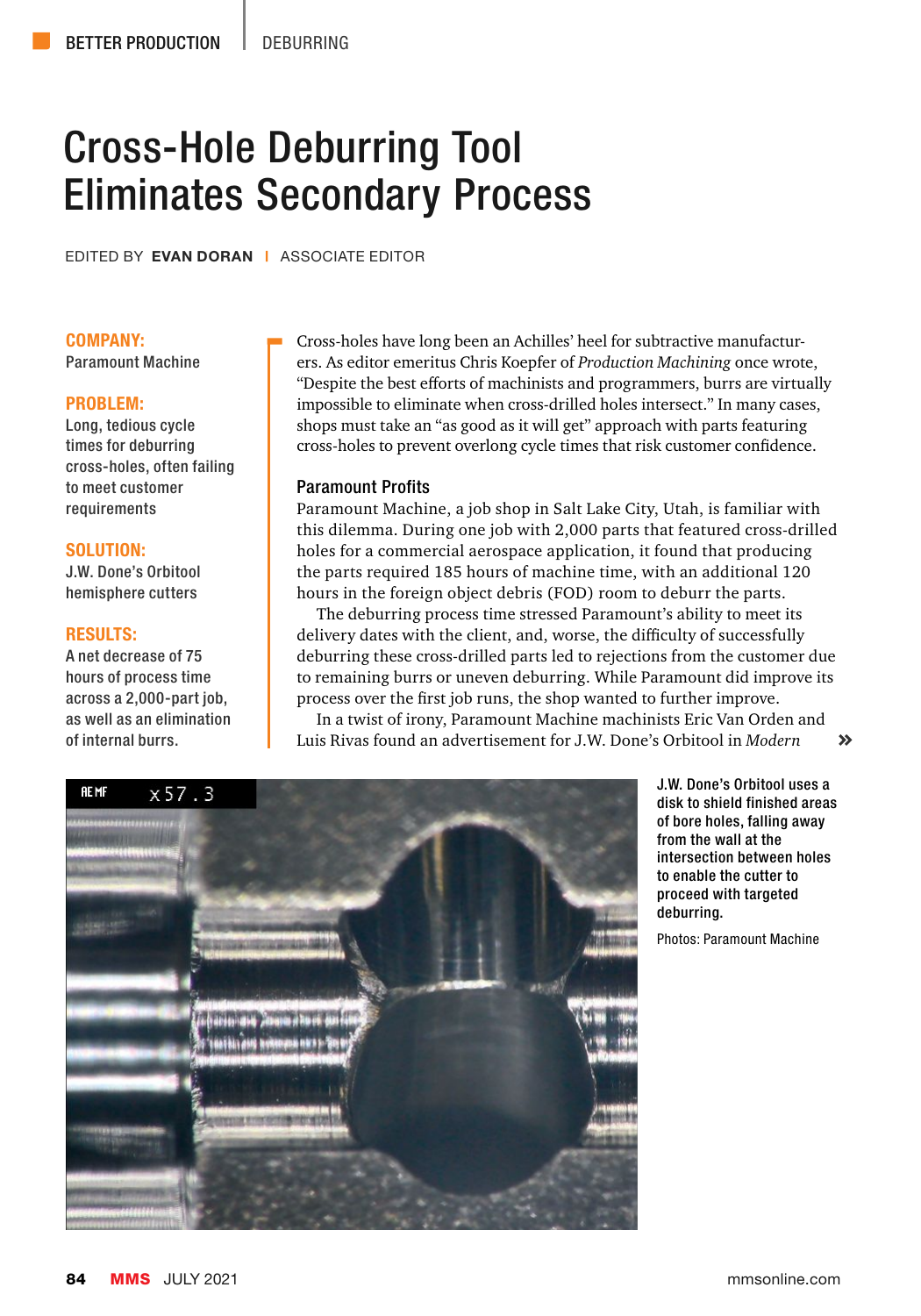

## OVER 18 YEARS OF DEBURRING

Editor emeritus Chris Koepfer of our sister magazine *Production Machining* first wrote about Orbitool in 2002. Although J.W. Done's Orbitool product line has significantly expanded since then, the tool's process remains the same, with particular process flows for both manual and CNC operations: gbm.media/orbitoolch

*Machine Shop*. The pair researched Orbitool and decided to reach out to J.W. Done. After explaining that the part Paramount was producing had four cross-holes with 0.120-inch diameters intersecting

a through-hole with a 0.125-inch diameter in L605 cobalt nickel alloy at a 0.0004-inch total tolerance, Orbitool made a tooling recommendation: the P/N 14000D Orbitool 3/32 Double Hemisphere Cutter and the P/N 14000 Orbitool 3/32 Single Hemisphere Cutter.

## Removing Only the Burr

J.W. Done says Orbitool functions like a conventional cutting tool, mounting into the toolholder of a lathe or machining center. What makes Orbitool unique is its ability to conduct in-pro-



cess deburring of crossdrilled holes by using the hemispherical-shaped cutter on the end of a flexible shaft.

After inserting the Orbitool deburring tool into a cross-hole, the user moves the tool until the disk contacts the wall of the hole. Once the disk has made contact and the user has tilted the shaft enough for the axis of the tool to reach the diameter of interpolation, the user rotates the tool and feeds it further into the hole using a helical interpolation routine. The attached disk is slightly larger than the cutter to keep the cutter's abrasive surface from contacting the hole walls until the tool reaches the burr.

Once the tool reaches the intersection between the holes, the disk falls away from the wall, giving the cutter access to the burr. As the disk traces the contour of the cross-hole intersection, the cutter only affects the burred areas. Paramount adds that the flexible shaft enables the deburring tool to remain in contact with irregularly shaped features.  $\lambda$